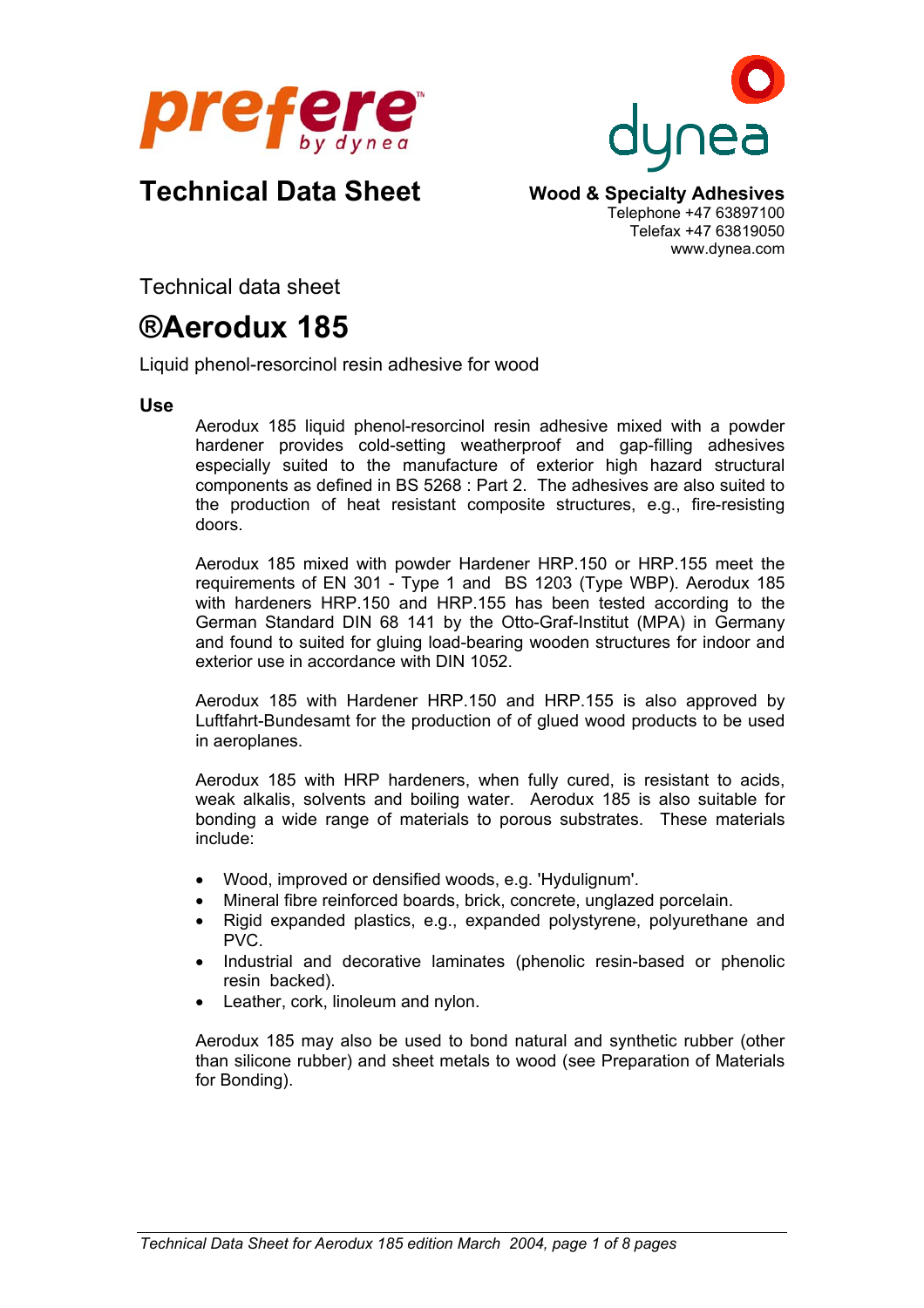

## **Tecnical data**

| Appearance                         | Dark red liquid     |
|------------------------------------|---------------------|
| Viscosity (25 $^{\circ}$ C)        | approx. 400 cP      |
| Relative density (25 $^{\circ}$ C) | 1.135-1.160         |
| Solids content (2h, 120°C)         | 55-61 (% w/W)       |
| pH                                 | approx. 7.5         |
| Flashpoint                         | $37^{\circ}$ C (CC) |

## **Storage**

The resin and hardeners should be stored separately in a cool (ideally 5-20°C) dry place. In these conditions Aerodux 185 has a storage life of at least 18 months, and the powder hardeners HRP.150 and HRP.155 at least 3 years. At a temperature of 25° Aerodux has a storage life of 12 months.

**Note** In part used containers Aerodux 185 may form a skin which should be removed before use. Depending on storage conditions the resin may 'structure' slightly. This is easily dispersed by stirring and will not affect their overall performance of the adhesive.

## **Choice of hardener**

Aerodux 185 must always be mixed with a hardner prior to use. To obtain bonds of maximal water resistance it is essential that the correct hardener dosage is used.

Hardener HRP.150 gives a high-viscosity glue mix (8000-10000 cP at 20°C) which dries out faster than mixes containing HRP.155. Its use is recommended for joints where a viscous mix is required to limit flow, e.g., for thick glue lines, uneven surfaces, etc.

Hardener HRP.155 provides a medium-viscosity glue mix (4500-6000 cP at °C), suitable for most gluing applications, especially timber structures. This glue mix tolerates longer assembly times than a mix using HRP.150.

## **Preparation of the glue mix**

Prior to mixing, the mixing equipment must be cleaned of glue remainders.

#### Mixing ratio

|                             | pbw |
|-----------------------------|-----|
| Aerodux 185                 | 100 |
| Hardener HRP.150 or HRP.155 |     |

Add the hardener to the resin and mix until the hardener is fully dispersed. Then, if required, add the filler, stirring it thoroughly into the resin-hardener mixture.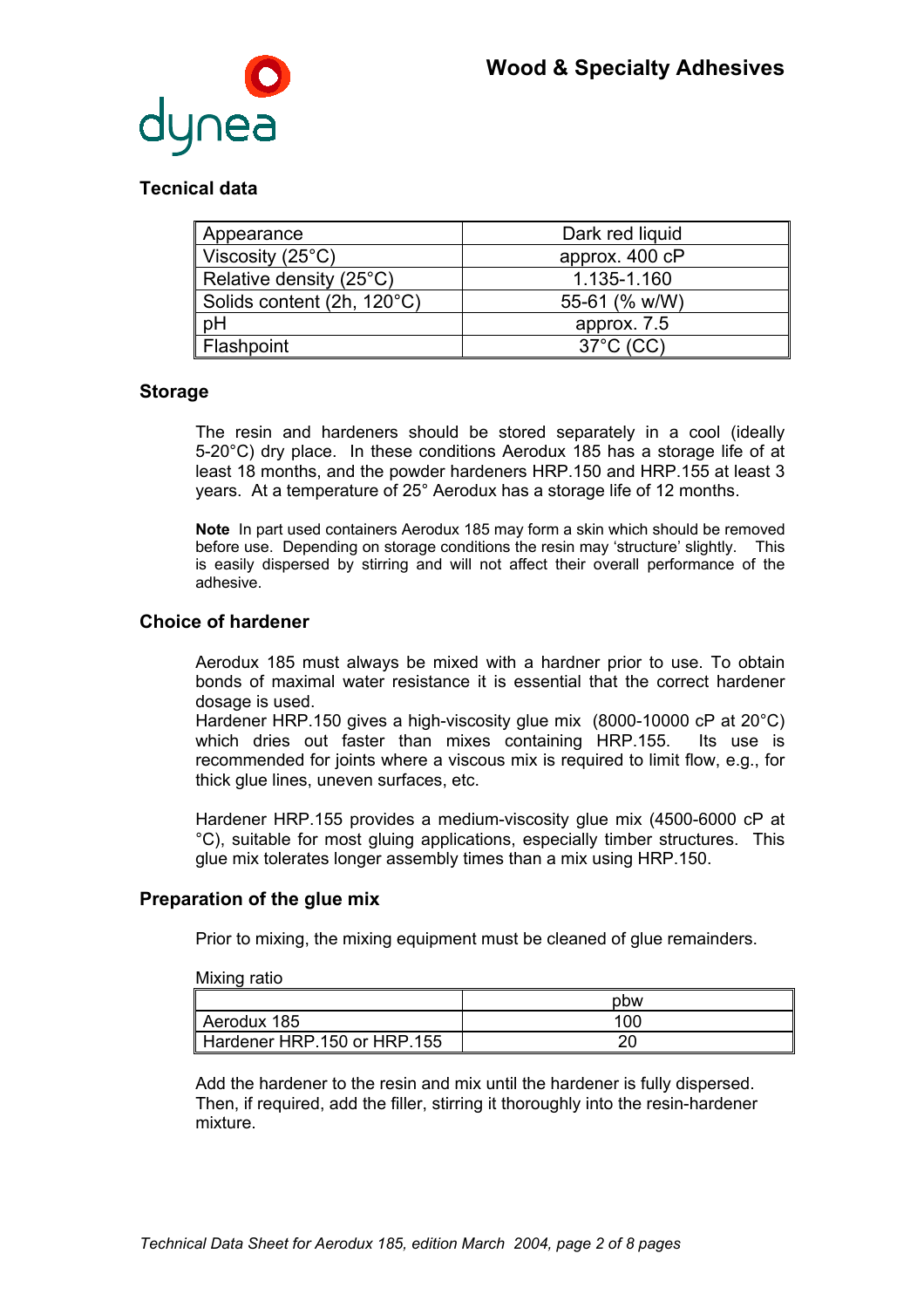

## **Use of extenders**

Wood flour or some mineral fillers may be added according to the table below to increase the viscosity and reduce glue costs.

|              | Lightly-filled mix | Heavily-filled mix |
|--------------|--------------------|--------------------|
| Aerodux 185  | 100                | 100                |
| HRP hardener | 20                 | 20                 |
| China clay   | 20                 | 100                |

The lightly filled mix with HRP.155 still complies with the requirements of BS 1203 (Type WBP) and EN 301. It may be necessary to adjust the viscosity of the heavily filled mix with water but the water addition should be kept to a minimum. This mix is suitable for bonding uneven-surfaced boards, such as mineral fibre re-reinforced boards, and where maximum strength and full weatherproof properties are not required.

## **Pot life**

Resin and hardener start reacting with each other once they are mixed, and the reaction will proceed until the glue is completely cured. How long this takes, depends on the temperature of the glue mix. Consequently, the temperature of the glue mix affects the pot life, i.e. how long the glue mix remains usable. The higher the temperature, the shorter the pot life.

| Temperature of mixture   | 10°C | $15^{\circ}$ C | $20^{\circ}$ C | $25^{\circ}$ C | $30^{\circ}$ C |
|--------------------------|------|----------------|----------------|----------------|----------------|
| Pot life (time in hours) |      |                |                |                |                |

## **Preparation of materials for bonding**

#### **Surface preparation**

The surfaces to be bonded should be free from dust or other deposits. Wood, panels, laminates etc. should be of uniform thickness. Solid timber should be freshly machined, but does not usually require sanding. Smooth dense surfaces to be bonded, except expanded plastics and mineral fibre reinforced boards, should also be thoroughly sanded.

Metal surfaces should be abraded, degreased and coated with Primer L 62 before bonding to porous materials (such as wood). Directions are given in Instruction sheet No. AD4.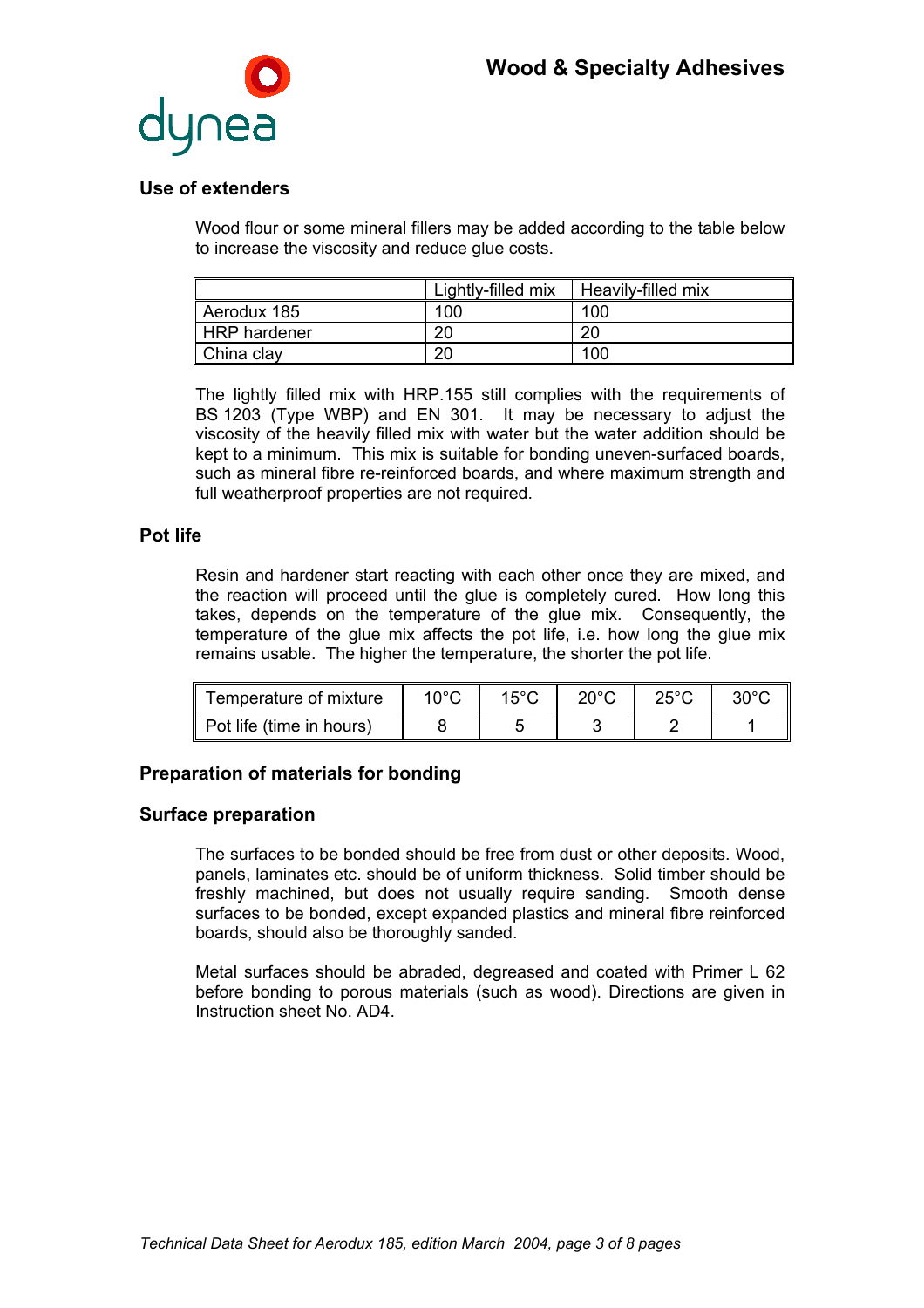

#### **Moisture content**

Satisfactory results may be obtained when the moisture content of the surfaces to be bonded is within the range 6 - 25% but for best results, 12 - 16% is preferred. Artificial drying will be required to reduce the moisture content to 16% or lower. Adjacent surfaces should not differ by more than 4% moisture content. EN 386 specifies requirements on wood to be used for laminated timber structures.

#### **Effect of preservative treatment**

Before bonding timber that has been treated with a preservative, it is necessary to machine or sand the surfaces. Also the joint moisture content should be checked since this can be increased beyond acceptable level by water borne preservatives and may need to be reduced before gluing. Further advice on the gluing of preservative treated timber is available on request.

Where preservative treatment is applied after bonding. Beams and components should be conditioned for at least 7 days at not less than 15°C before being subjected to water borne preservative treatment in pressure cylinders.

#### **Fire retardant treated timber**

When bonding FR grades of wood based materials such as MDF or particleboard it is possible that the treatment will affect the cure of the Aerodux adhesive. Advice on the bonding of fire retardant timber is available on request.

#### **Glue spread**

Apply an even coating of mixed adhesive to both the surfaces to be bonded. Under average conditions (65% r.h. and 18°C), a spread rate of 150-250 g/m<sup>2</sup> to each face of a joint is sufficient. The defect known as drying-out is influenced mainly by relative humidity, temperature, glue spread rate, wood species and circulation of the air in the workshop. In conditions of high ambient temperature and low relative humidity, higher spreads may be necessary to limit drying-out.

#### **Assembly time**

Assembly time is the time elapsing between glue application and pressure application. It can be divided in open (from glue application until assembly of the adherents) and closed assembly time (from assembly until pressure is established). Open assembly time should be kept as short as possible. On the other hand, 5-10 minutes closed assembly may be beneficial, in particular when dense woods are being bonded.

Under all circumstances the glue must still be tacky when the pressure is applied. Glue being squeezed out of the glue line when the pressure is applied indicates that the assembly time was not exceeded.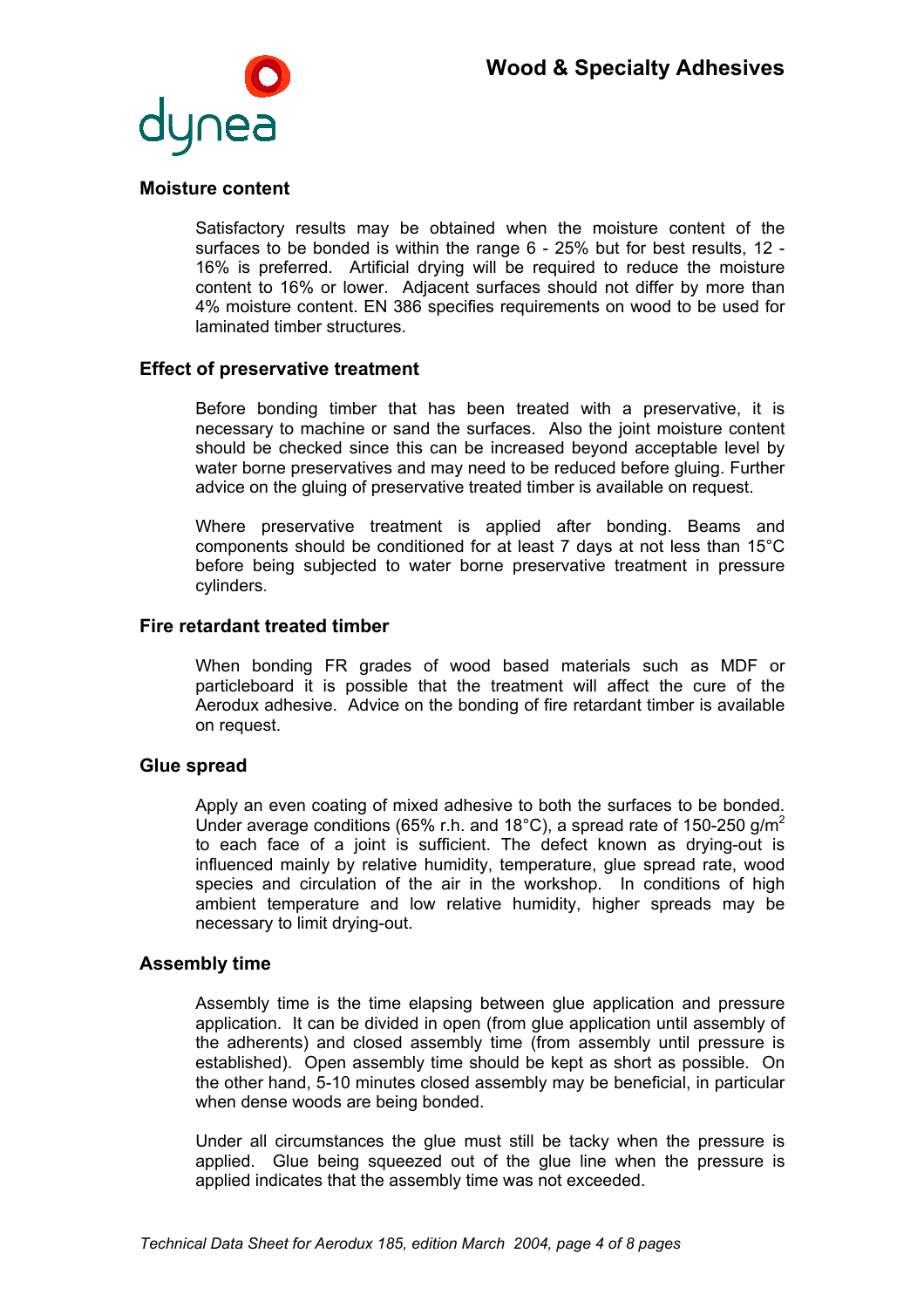

#### Assembly time for glue mixes based on HRP.155

| Glue line<br>temperature | $10^{\circ}$ C | $15^{\circ}$ C | $20^{\circ}$ C | $25^{\circ}$ C | $30^{\circ}$ C |
|--------------------------|----------------|----------------|----------------|----------------|----------------|
| Closed assembly<br>time  | $2\frac{1}{2}$ | $\frac{1}{2}$  |                | 72             |                |

**Note**: These times are assessed at 20°C and 65% RH and at a spread rate of 225g/m<sup>2</sup> to each face of a joint, i.e. total glue spread of 450 g/m<sup>2</sup>. Under hot dry conditions they will be reduced, but this may be compensated for by increasing the spread rate.

Although the adhesive has gap-filling properties, it is important to bring surfaces into firm contact. It is essential that the joint should be made before the adhesive gels.

#### **Pressure**

The pressure is dependent on the wood species (softwood or hardwood) and on the type of bonding operation.

In the manufacture of laminated timber structures the pressure should be 0.6-1.0 N/mm² with softwoods and 0.8-1.2 N/mm² with hardwoods. In other bonding operations a lower pressure may be sufficient.

In finger-jointing the end (longitudinal) pressure should be adapted to the joint profile, wood species, the moisture content and the cross section of the timber, thus it should therefore be determined accordingly. For most softwoods an end pressure of the order of 2-5 N/mm² will be sufficient for finger joints over 25 mm in length. For shorter joints an end pressure of 5-10 N/mm² is necessary. If pre-heated wood is used, there is a risk that the pressure may cause compression fracture of the wood, in particular if the moisture content of the wood is high. In such cases the pressure must be reduced to ca 5 N/mm² for timber with 22% MC and to ca 7 N/mm² for timber with ca 15% MC.

#### **Pressing time**

#### *a) Laminated timber structures*

The minimum times for application of pressure is as follows for softwood.

| $\parallel$ Glue line<br>temperature | $10^{\circ}$ C | $15^{\circ}$ C | $20^{\circ}$ C | $25^{\circ}$ C | $30^{\circ}$ C | $40^{\circ}$ C |
|--------------------------------------|----------------|----------------|----------------|----------------|----------------|----------------|
| Pressing time in<br>ll hours         | ィつ             |                |                |                | $2\frac{1}{4}$ |                |

**Note** For dense or high moisture content timbers where a component is impermeable, or if the joint is liable to be strained immediately after removal of pressure (e.g. as in the manufacture of curved laminated beams) the above times should be increased. Aerodux 185 will continue to gain strength but full water resistant properties are developed only after several days.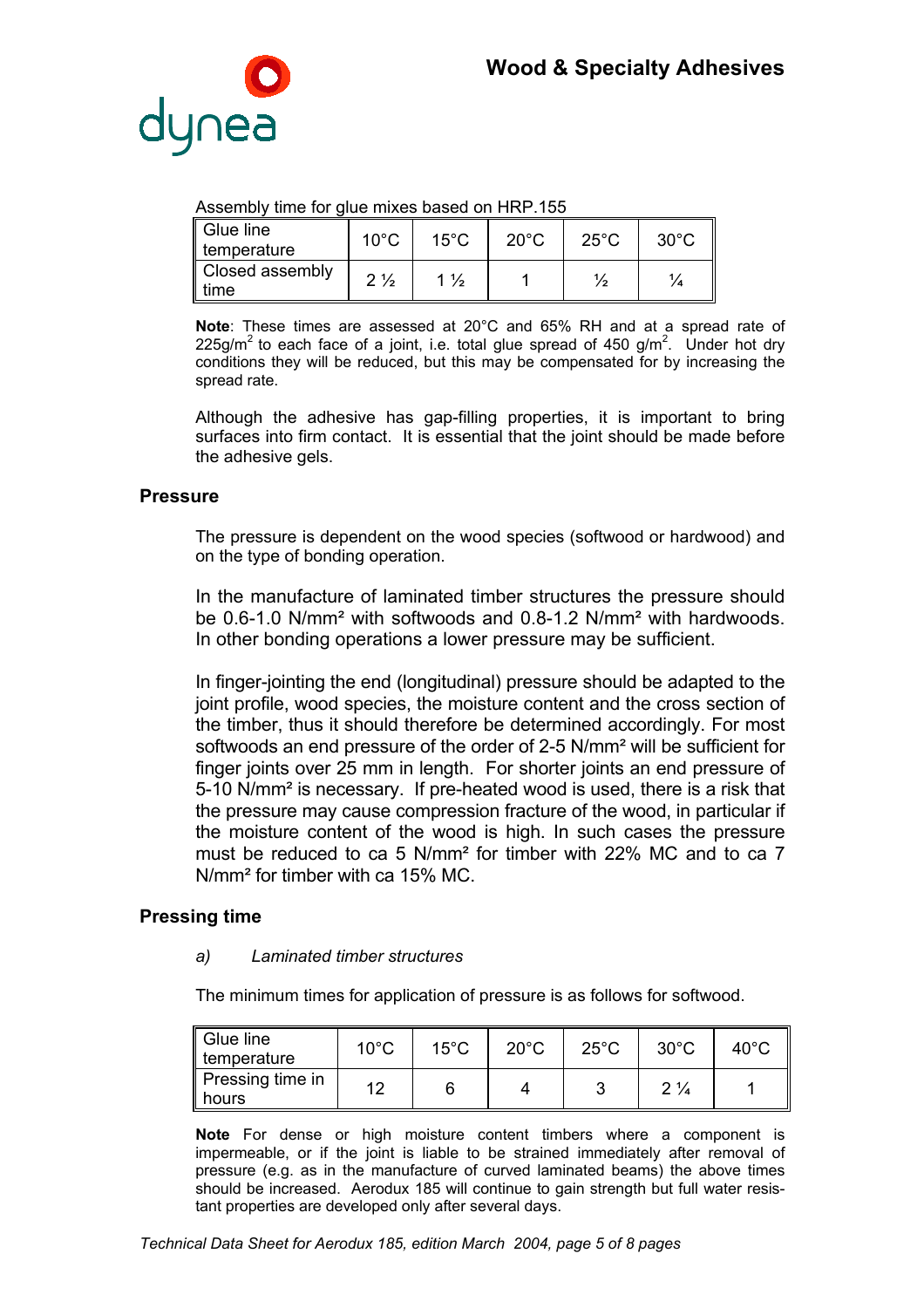

## *b) Hot bonding*

The press should be loaded and closed as quickly as possible in order to avoid pre-curing.

#### Basic setting times in hot bonding.

| Glue line<br>$\parallel$ temperature | $50^{\circ}$ C | $60^{\circ}$ C | $70^{\circ}$ C | $80^{\circ}$ C | $90^{\circ}$ C | $100^{\circ}$ C |
|--------------------------------------|----------------|----------------|----------------|----------------|----------------|-----------------|
| ∥ Basic setting<br>I time in minutes | 30             | 10             |                |                |                |                 |

High density woods and panel products such as MDF and moisture resistant particleboard may require longer pressing times due to their higher heat capacity and slower rate of water absorption. All pressing times should be used as a guide and not taken as a specification.

#### *Heat penetration*

The basic setting times stated refer to glue-line temperatures only and allowance must be made for the heat to travel from the press platen. Heat penetration time will vary according to density of the wood, moisture content, and distance to the farthest glue line. The table below is a guide to the additional time required for low and medium density timbers.

| Distance to the | Heat penetration time in minutes per mm distance to<br>the glue line at |                |                 |                 |                 |  |
|-----------------|-------------------------------------------------------------------------|----------------|-----------------|-----------------|-----------------|--|
| glue line       | $80^{\circ}$ C                                                          | $90^{\circ}$ C | $100^{\circ}$ C | $110^{\circ}$ C | $120^{\circ}$ C |  |
| Less than 5 mm  | 12                                                                      | 1.0            | 0.9             | 0.8             | 0.8             |  |
| 5 - 10 mm       | 17                                                                      | 1.4            | 12              | 1.1             | 1.0             |  |
| More than 10 mm | 20                                                                      | 17             | 14              | 1.3             | 12              |  |

#### Heat penetration

The pressing times apply when bonding absorbent materials such as low and medium density wood. The pressing time must be considerably extended when bonding less absorbent material.

#### *c) RF Heating*

Resorcinol adhesives heat up more slowly under glue line or stray field heating than UF adhesives but curing may be accelerated by the addition of common salt (sodium chloride) at a rate of 1-2 parts by weight of salt to 100 parts by weight of resin. Precautions should be taken against arcing which may lead to tracking and burning in the glue line. Arcing can be avoided by low spread, low moisture content and good jig design to ensure no air gaps between the electrode and glue line and sufficient and even pressure on the joint during curing.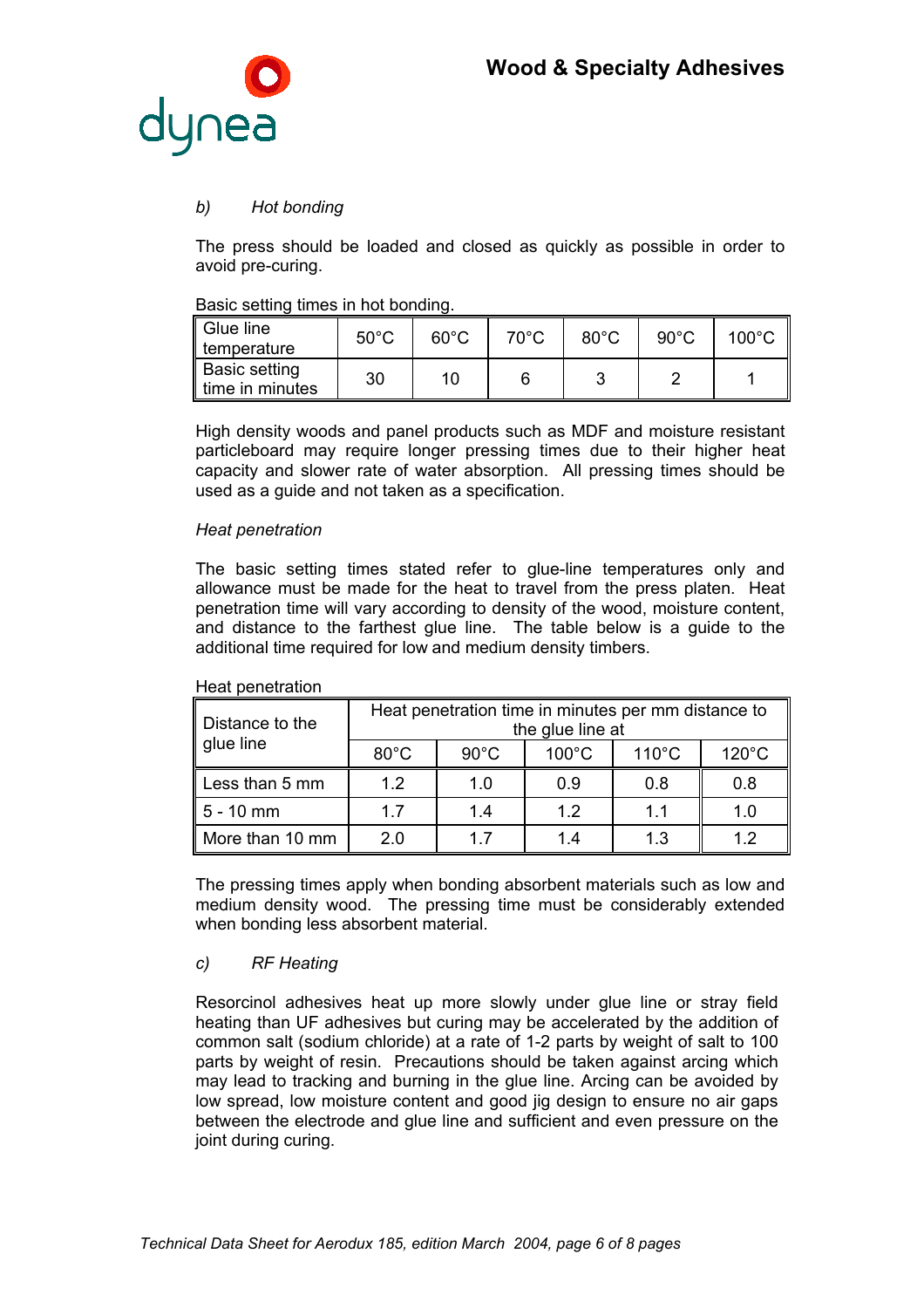

## **Staining on absorbent boards**

Light coloured absorbent boards, e.g. mineral fibre reinforced cement boards, bonded with resorcinol phenol formaldehyde adhesives may tend to show signs of staining when subjected to exposure to weather or very wet conditions. This is because certain soluble materials in the uncured resin are absorbed and retained by the board and may subsequently be leached out by soaking. These materials appear as dark stains on the surface of the board, but disappear with further weathering.

### **Cleaning**

The mixing and spreading equipment must be cleaned at the end of the working day. If the glue thickens in the application equipment, the equipment must be immediately emptied and cleaned because otherwise there is a risk that the glue will cure. Cured glue is insoluble and must be scraped off. Warm water (50-60°C) is recommended for cleaning.

Phenol-resorcinol glue is a potential water pollutant. Glue remainders and untreated wash water may not be discharged into public drains or watercourses unless a permit has been obtained from the appropriate authorities. Advice on safe handling of glue remainders and wash water can be found in our Technical Information Leaflet No. 2E "Glue waste disposal - Prevention of pollution".

Dynea ASA has developed a special method for the treatment of spillage and wash water containing phenol-resorcinol glue and delivers complete treating units utilising this method.

#### **Safety precautions**

Reference is made to the Safety Data Sheet for Aerodux 185 and for the hardeners HRP 150 and HRP 155

When the adhesive and the hardener are mixed a chemical reaction will start. The pH of the mixture will be in between the value for the adhesive and the hardener. The free formaldehyde content for the hardener and the free phenol content of the resin will be reduced.

When handling the adhesive, hardener and the glue mix it is recommended that certain precautions normally taken when handling chemicals is observed. Skin contact with the uncured glue should be avoided, since people with particularly sensitive skin may be affected. It is recommended to wear protective gloves, likewise eye protection where there is a risk of splashes. Hands and underarms should be thoroughly washed with soap and warm water at the end of the working day.

Adequate ventilation of the workshops should be maintained.